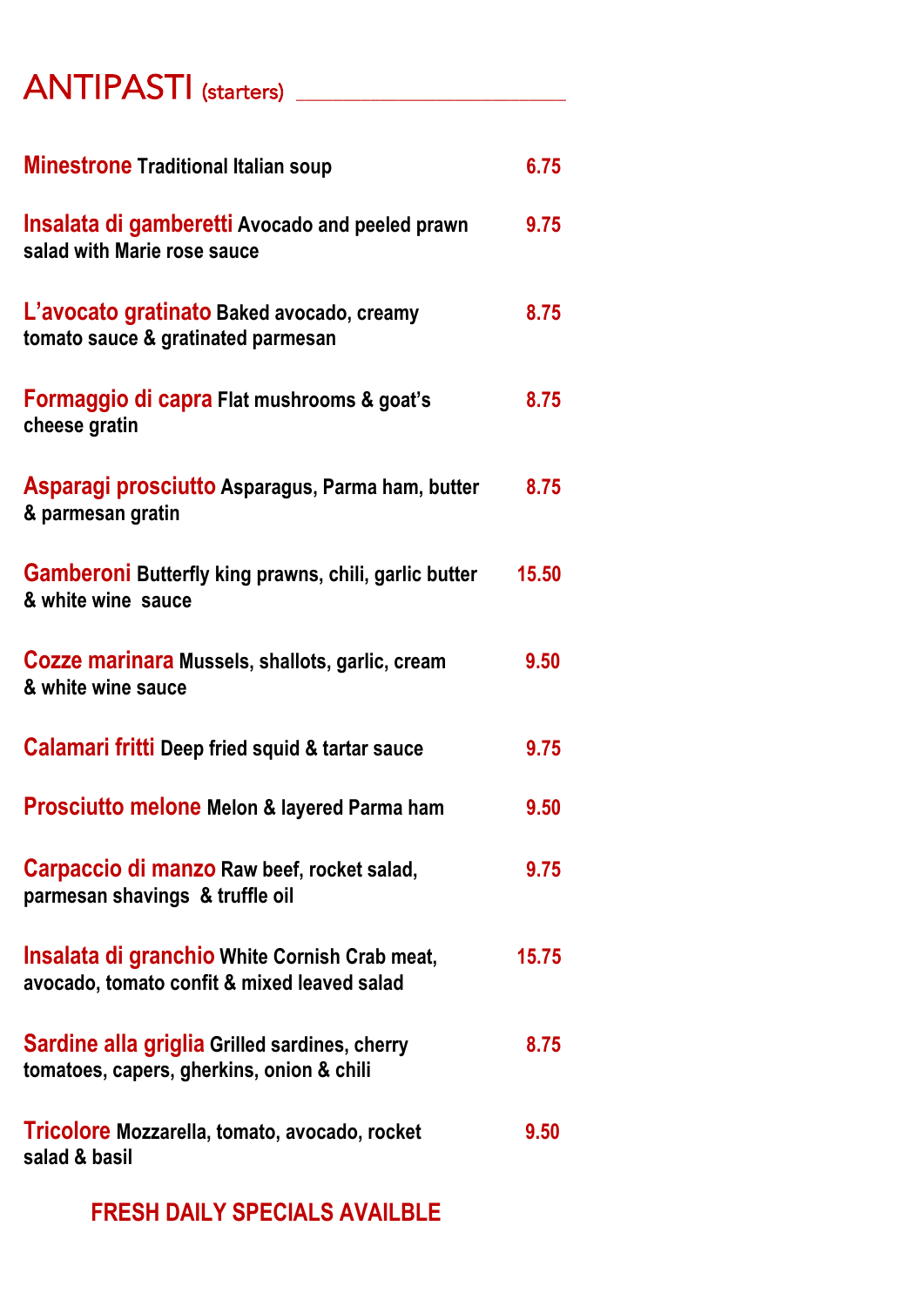## PASTA E RISOTTI **\_\_\_\_\_\_\_\_\_\_\_\_\_\_\_\_\_\_\_\_\_\_\_\_\_\_\_**

| Spaghetti basilico Cherry tomato, parmesan<br>cheese & basil                              | 10.50 / 14.50 |
|-------------------------------------------------------------------------------------------|---------------|
| Penne all'arrabiata Tomato, fresh garlic,<br>chili and parsley                            | 10.50 / 14.50 |
| Spaghetti al ragu Spaghetti with slow cooked<br>mince beef ragu                           | 11.75 / 15.75 |
| <b>Fettuccine al monte Grilled aubergines, courgettes,</b><br>peppers and onions          | 15.75         |
| Pappardelle peperoncino King prawns, scallops,<br>fresh garlic, chili & cherry tomato     | 19.75         |
| Boscaiola Paccheri pasta, pancetta, wild mushrooms,<br>asparagus & aurora sauce           | 15.75         |
| Linguine Frutti di mare Fresh seafood, garlic, chili,<br>onions & a touch of fresh tomato | 19.75         |
| Risotto Frutti di mare Fresh seafood, garlic, onions<br>& a touch of fresh tomato         | 19.75         |
| Risotto al pollo Arborio rice chicken, porcini<br>mushrooms & spinach                     | 18.75         |
| Spaghetti carbonara Pancetta, egg yolk, parmesan<br>& cream sauce                         | 15.75         |
| <b>Homemade ravioli Filled with ricotta, spinach, aurora</b><br>sauce & basil             | 16.75         |
| Penna all'amatriciana Pancetta, red onions, garlic,<br>olive oil and tomato               | 16.75         |

#### **FRESH DAILY SPECIALS AVAILBLE**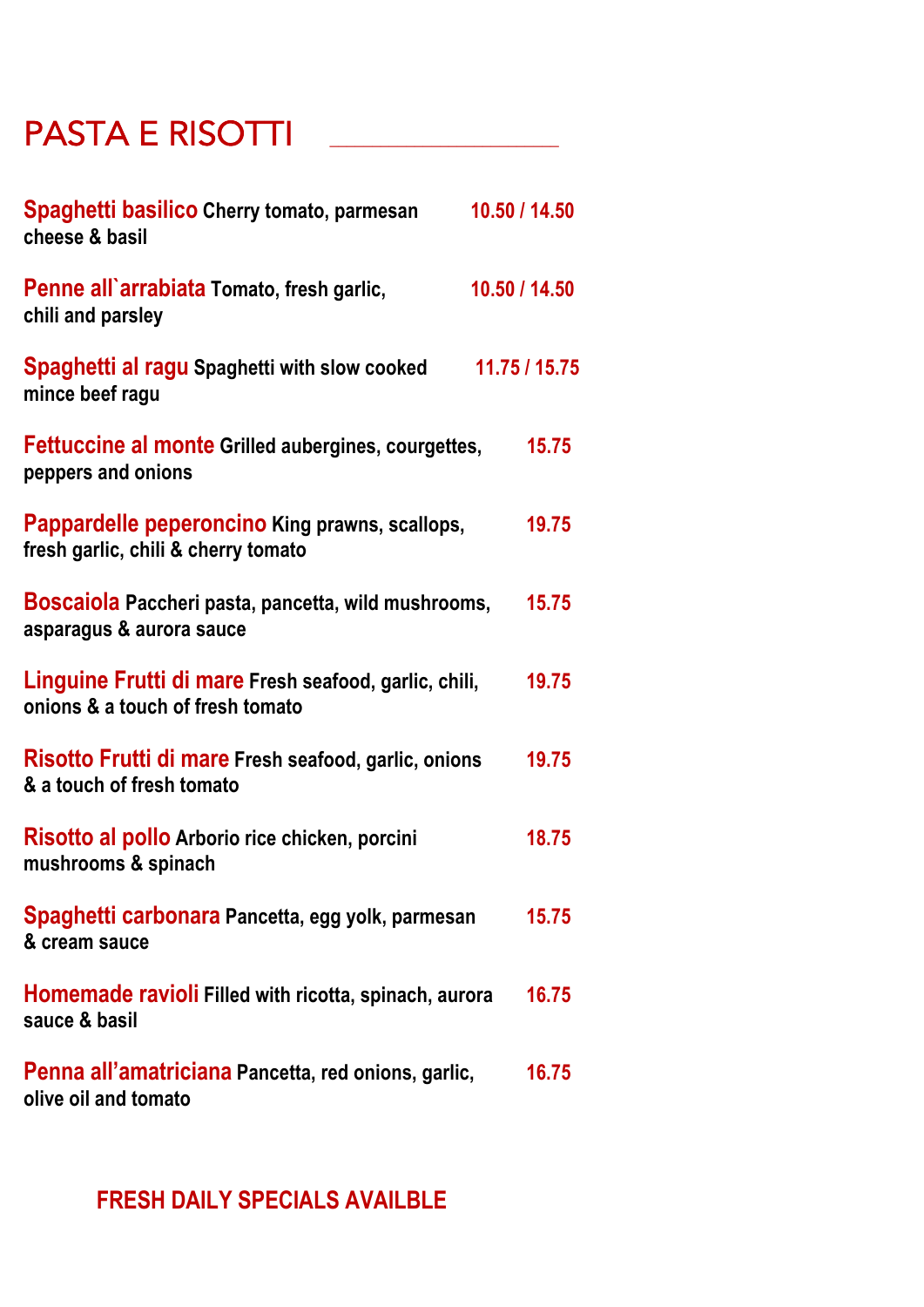| MAINS (seasonal fish and meat dishes) __                                                           |       |
|----------------------------------------------------------------------------------------------------|-------|
| <b>Gamberoni Butterfly king prawns, chilli, garlic butter</b><br>& white wine sauce with rice      | 24.75 |
| <b>Branzino alla griglia Grilled fillets of sea bass, fresh</b><br>asparagus & red pepper dressing | 20.75 |
| <b>Filetto di salmone Baked salmon with peeled prawns</b><br>and chives creamy sauce               | 19.75 |
| Fegato alla griglia Grilled calves liver, crispy pancetta,<br>mash potato & jus                    | 19.75 |
| Pollo alla princesa Pan fried chicken breast, wild<br>mushrooms, asparagus & creamy sauce          | 17.75 |
| La spalla di agnello Crispy lamb shoulder; garlic<br>crushed new potatoes, courgettes & jus        | 20.75 |
| <b>Agnello Rack of lamb, red wine jus &amp; dauphinoise potato 24.75</b>                           |       |
| <b>Bistecca alla griglia Grilled aged Sirloin steak</b><br>(Plain grilled / pepper sauce)          | 23.75 |
| Filetto alla griglia Grilled aged fillet steak<br>(Plain grilled / pepper sauce)                   | 25.50 |
| La gamba di anitra Roasted leg of duck, braised red<br>cabbage, dauphinoise potato & jus           | 19.75 |
| Vitello alla milanese Veal chop coated in bread crumbs 20.75<br>& spaghetti basil                  |       |
| Pollo alla milanese Chicken breast coated in bread<br>crumbs & spaghetti basil                     | 18.75 |

# CONTORNI (side dishes) \_\_\_\_\_\_\_\_\_\_\_\_\_\_

| <b>Spinach</b>          | 4.00 | <b>Mash potato</b>              |
|-------------------------|------|---------------------------------|
| <b>Broccoli</b>         | 4.00 | <b>Chips</b>                    |
| <b>French beans</b>     | 4.00 | Sauté potatoes                  |
| <b>Courgettes</b>       | 4.50 | Dauphinoise potato              |
| Red cabbage             | 4.00 | <b>Rice</b>                     |
| <b>Selection of mix</b> | 5.50 | Rocket & parmesan salad         |
| vegetables & sauté      |      | Tomato & onion salad            |
| <b>Bruschetta with</b>  | 7.50 | Mix Salad/Green salad           |
| chopped tomatoes,       |      | <b>Garlic Bread with cheese</b> |
| basil & mozzarella      |      | <b>Garlic Bread</b>             |

**4.00 4.00 4.00**

**4.50 4.00**

**5.50 5.50**

**5.50 7.00 5.50**